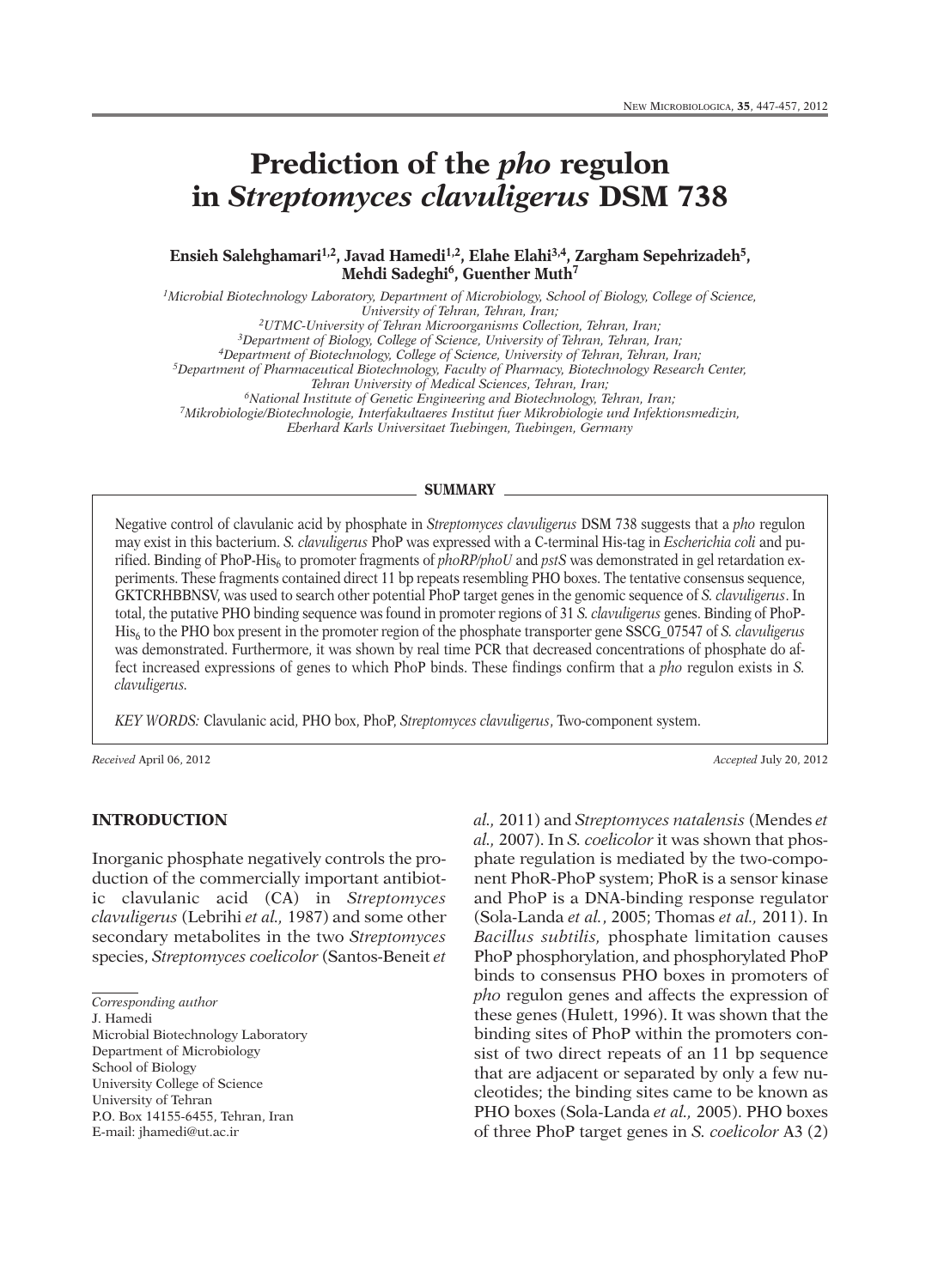were also detected and these were used to identify a consensus binding sequence in this bacterium (Sola-Landa *et al.,* 2005). The three genes were *phoRP*, *phoU*, and *pstS*; *phoRP* and *phoU* share a common bidirectional promoter. *PhoU* encodes a phosphate modulator and *pstS* encodes a high affinity phosphate transporter (Sola-Landa *et al.*, 2005). The consensus sequence derived was used to identify many other *S. coelicolor* PhoP target genes (Sola-Landa *et al.,* 2008). Some of these genes are involved in phosphate metabolism and others are predicted to have roles in other cellular functions such as primary metabolism and transcriptional regulation (Sola-Landa *et al.,* 2008; Martin *et al.,* 2011).

The molecular mechanisms of phosphate control in *S. clavuligerus* have not been reported. In this study, binding of purified PhoP to promoter region DNA fragments of *S. clavuligerus phoRP*, *phoU*, *pstS* and SSCG\_07547 genes was shown and putative *S. clavuligerus* PHO boxes were identified. SSCG\_07547 encodes a low affinity phosphate transporter. It was further shown that decreased phosphate concentrations affect increased expression of these genes. Bioinformatic analyses based on sequences of the putative PHO boxes identified PHO boxes in the promoter regions of twenty-eight additional genes in this important industrial microorganism.

## **MATERIALS AND METHODS**

#### **Bacterial strains and plasmid**

*S. clavuligerus* DSM 738 was obtained from DSMZ (Leibniz Institut Deutsche Sammlung von Mikroorganismen und Zellkulturen). *Escherichia coli* Xl-1 Blue (Bullock *et al.,* 1987) and *E. coli* Rosetta<sup>TM</sup> 2(DE3) which expresses tRNAs for rarely used *E. coli* codons (Merck, Germany) were used for cloning experiments and heterologous expression, respectively. pJOE2775 (kindly provided by J Altenbuchner) which allows inducible production of His-tagged proteins was used as an expression vector.

#### **Cloning of the** *phoP* **gene**

*phoRP* genes were detected in the genomic sequence of *S. clavuligerus* (http://www.ncbi.nlm. nih.gov/nuccore/326336946, NZ\_CM001015.1) by Blast analyses. The *phoP* gene was amplified from

*S. clavuligerus* using primers Fphop (5'- GGGCATATGACCCGAGTGCTCGTCG-3') and Rphop (5'-AAAGGATCCGGGCTCGAACTTGTAG-3') containing NdeI and BamHI recognition sites (underlined). The PCR product was digested with NdeI and BamHI and cloned into pJOE2775 yielding pJOE-PhoP. After confirmation of the sequence of the insert, pJOE-PhoP was introduced into *E. coli* RosettaTM 2(DE3).

#### **PhoP expression and purification**

 $E$ . *coli* Rosetta<sup>TM</sup> 2(DE3) cells containing pJOE-PhoP were grown in LB medium (without glucose) containing 150  $\mu$ g ampicillin ml<sup>-1</sup>, and induced with  $1.1\times10^{-2}$  mM rhamnose. Cells were lysed in buffer L containing 100 mM Tris/HCl, pH 7.6, 300 mM NaCl, 0.28 mM β-mercaptoethanol and a protease inhibitor cocktail (Roche, Germany) using the Emulsiflex-B15 (Avestin, Canada) apparatus. A one ml gravity flow Ni-NTA Superflow column (Qiagen, Germany) was used for PhoP purification. Bound proteins were eluted with 150 mM immidazole, and fractions containing PhoP were identified by SDS-PAGE (12% w/v) and concentrated using Amicon Ultracell-10 K centrifugal filter devices (Millipore, USA). Protein concentrations were measured using the Bradford protocol. The purified proteins were electro-transferred onto a nitrocellulose membrane and anti-6-His HRP conjugated antibody (Biomol, Germany) was used to detect  $PhoP-His<sub>6</sub>$ . Bound antibodies were visualized using chemiluminescence reagent Western lightning plus-ECl (Biomol, Germany).

#### **Bioinformatics analysis**

A data file containing 200 bp upstream sequences of annotated *S. clavuligerus* genes was prepared using an in-house software. PHO boxes within these sequences were searched using the PatScan software (Dsouza *et al.,* 1997). From the putative PHO boxes in the promoter regions of *S. clavuligerus phoRP*, *phoU*, and *pstS* the following search pattern was derived: {(0,17,83,0), (0,0,33,67), (17,0,0,83), (0,83,0,17), (67,0,33,0),  $(17,67,0,17),$   $(0,50,17,33),$   $(0,33,33,33),$  $(33,17,33,17)$ ,  $(0,50,50,0)$ ,  $(17,50,33,0)$ } 540  $\{(0,17,83,0), (0,0,33,67), (17,0,0,83), (0,83,0,17),$ (67,0,33,0), (17,67,0,17), (0,50,17,33), (0,33,33,33), (33,17,33,17), (0,50,50,0), (17,50,33,0)} 540 for promoters with one PHO box; and  $[(0,17,83,0),$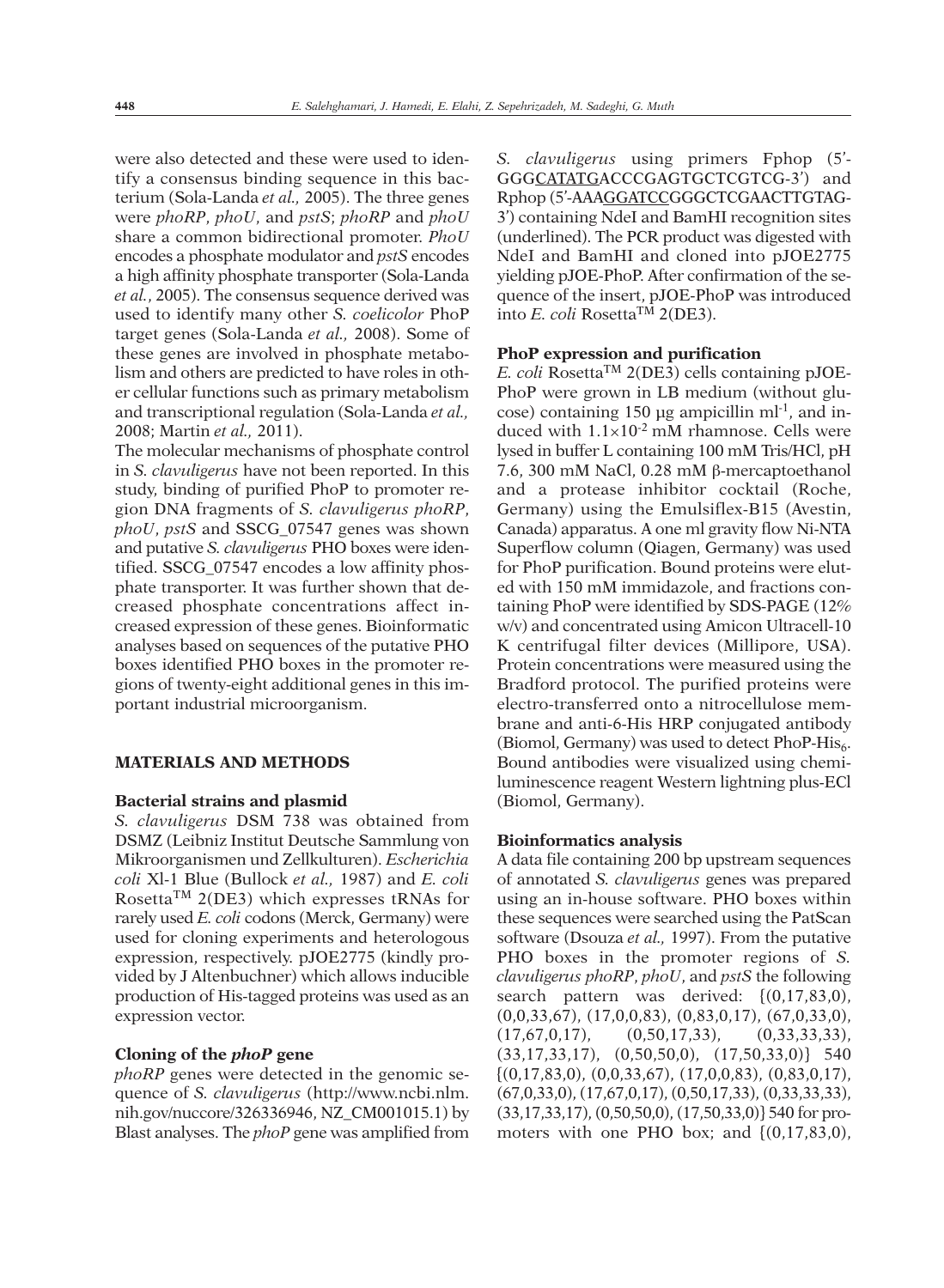(0,0,33,67), (17,0,0,83), (0,83,0,17), (67,0,33,0),  $(17,67,0,17),$   $(0,50,17,33),$   $(0,33,33,33),$ (33,17,33,17), (0,50,50,0), (17,50,33,0)} 380  $\{(0,17,83,0), (0,0,33,67), (17,0,0,83), (0,83,0,17),$ (67,0,33,0), (17,67,0,17), (0,50,17,33), (0,33,33,33),  $(33,17,33,17)$ ,  $(0,50,50,0)$ ,  $(17,50,33,0)$ } 530  $\{(0,17,83,0), (0,0,33,67), (17,0,0,83), (0,83,0,17),$ (67,0,33,0), (17,67,0,17), (0,50,17,33), (0,33,33,33), (33,17,33,17), (0,50,50,0), (17,50,33,0)} 380  $\{(0,17,83,0), (0,0,33,67), (17,0,0,83), (0,83,0,17),$ (67,0,33,0), (17,67,0,17), (0,50,17,33), (0,33,33,33), (33,17,33,17), (0,50,50,0), (17,50,33,0)} 530 for promoters with two PHO boxes. In the parenthesis, positions 1, 2, 3 and 4 are, respectively, for nucleotides A, C, G, and T. The search pattern for one PHO box identifies two direct repeat units in one PHO box, and the search pattern for two PHO boxes identifies four direct repeats within two PHO boxes. The threshold score of 540 was set for two repeats within one PHO box. For instances of four repeats with two PHO boxes, the threshold score of 380 for repeat units 1 and 3 and the score of 530 for repeat units 2 and 4 were assigned.

#### **Electrophoretic mobility shift assay (EMSA)**

DNA fragments of genes containing promoter regions with putative PHO boxes and a negative control DNA were amplified by PCR and tested for PhoP binding by electrophoretic mobility shift assays (EMSA). The sequences of primers used for amplification of the promoter regions are listed in supplementary Table S1. The negative control DNA was an amplified fragment from within the coding region of the *phoP* encoding region. This fragment was amplified from *S. clavuligerus* using primers FNeg (5'- GAGATGTTGCTCCGCAAC -3') and RNeg (5'- ACTTAGGGCTCGAACTTG -3'). Purified PhoP protein (0.9 to 4.3 pmol) was incubated with the DNA fragments (10 ng) in the presence of 10 mM Tris/HCl, pH 8.0, 0.4 mM  $MgCl<sub>2</sub>$ , 10 mM KCl, 1 mM DTT, 0.01% (v/v) Nonidet P40 and 13% (v/v) glycerol. Total reaction volume was 10 µl and incubation was for 25 min at room temperature. Electrophoresis was done on 1% (w/v) agarose or 6% (w/v) polyacrylamide gels.

## **Expression of** *phoRP***,** *phoU***,** *pstS* **and SSCG\_07547 genes in** *S. clavuligerus* **under variant phosphate concentrations**

Flasks containing 250 ml of seeding medium (peptone 10 g l<sup>-</sup>, glycerol 20 g l<sup>-</sup>, malt 10 g l<sup>-</sup>, pH

7.0; Cole, 1977) were each inoculated with one ml of *S. clavuligerus* spore suspension (ca. 107- 108 spores). The cultures were incubated at 28°C with shaking at 220 rpm for 20-22 h. The biomass was harvested, washed with sterile deionized water, weighed, and resuspended in 100 ml of Starch-Asparagine defined medium (Paradkar & Jensen, 1995) containing low (3mM) or high (25mM) concentrations of  $KH_2PO_4$ . Incubation was continued under the same conditions, and samples for measurement of growth and phosphate concentration and for gene expression analysis were taken 40, 60, and 100 hours after start of incubation.

To measure mycelia biomass, bacteria in 2 ml culture medium were precipitated, washed with NaCl (0.1%), and dried for 2 days at 60°C. Phosphate concentrations were determined in culture supernatant by the modified malachite green/molybdate method (Lanzetta *et al.*, 1979) in which Sterox was replaced by Tween 20 (0·01%). Expression of *phoRP*, *phoU*, *pstS* and SSCG\_07547 genes was assessed by real time PCR. RNA was isolated using RNeasy Kit (Qiagen, Germany), and cDNA was synthesized using a cDNA Synthesis Kit (Fermentas, Germany). Sequences of primers used for real time PCR amplification of *phoR, phoU, pstS* and SSCG\_07547 mRNAs and 16srRNA are provided in supplementary Table S1. 16srRNA genes were used as reference genes. Real time PCR was performed on a Corbett 65H0 machine (Corbett Research, Sidney, Australia) using the QuantiFast SYBR Green PCR Kit (Qiagen, Germany). The amplification program consisted of one cycle of 95°C for 10 minutes and 40 cycles of 95°C for 15 seconds, 60°C for 25 seconds and 72°C for 25 seconds. Fold change in expression of the genes were obtained using software provided by the Corbett instrument. Three PCR reactions were done for each gene.

#### **RESULTS**

## **Detection of key components of the** *Pho* **regulon of** *S. clavuligerus*

Initially, PhoRP*,* PhoU, and PstS encoding genes of *S. clavuligerus* were identified by a Blast-P search (Altschul *et al.*, 1997) using the homologues of *S. coelicolor* A3(2). *S. clavuligerus* PhoR, PhoP, PhoU and PstS have 82%, 97%, 85% and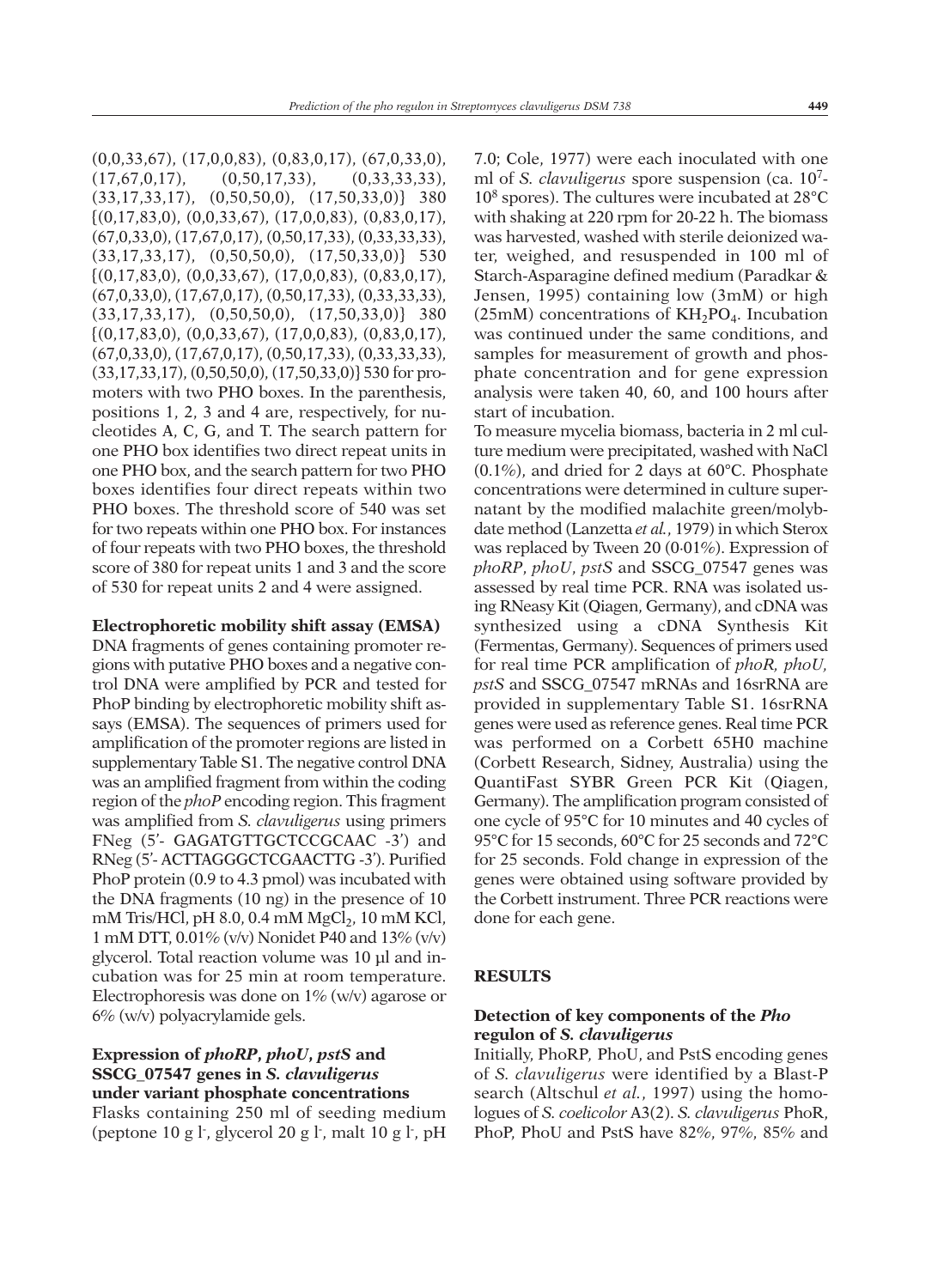

FIGURE 1 - Predicted PHO boxes in promoter regions of putative target genes. a. Predicted PHO boxes in the promoter region of phoRP-phoU. b. Predicted PHO boxes in the promoter region of pstS. c. Predicted PHO boxes in promoter region of SSCG 07547. Sequences encoding the initiating methionine of the proteins are shown with non-capitalized letters. The direct repeat units of the PHO boxes are underlined; the first unit in each box is underlined in bold. phoRP and phoU genes are transcribed from different DNA strands. d. Schematic drawing of the promoter fragments used in EMSA. Small arrows indicate primers used for the amplification of the promoter regions. Black boxes mark *PHO boxes.*

66% sequence identity with respective proteins of *S. coelicolor*. The encoding genes have the same organization in *S. clavuligerus* as reported for *S. coelicolor* (http://www.broadinstitute.org/anotation/genome/streptomyces\_group/GeneDetails.ht ml?sp=S7000003820108528, http://www.broadinstitute.org/anotation/genome/streptomyces\_gro up/GeneDetails.html?sp=S7000003820121042, Sola-Landa *et al.,* 2005).

Two putative PHO boxes resembling the *S. coelicolor* consensus sequence were found within the promoter region of *phoRP/phoU* and one within the promoter region of *pstS* in *S. clavuligerus* (Figure 1 a, b, d).

## **Purification of histidine-tagged** *S. clavuligerus* **PhoP**

*S. clavuligerus phoP* was cloned into the expression vector pJOE2775 and introduced into *E. coli* Rosetta™ 2(DE3) (Materials & Methods). After induction with rhamnose, PhoP-His $_6$  was detected as a strong protein band (MW~26 KDa) in the electrophoretic profile of crude lysates (Figure 2a).

Following purification by Ni-NTA chromatography, about 1 mg PhoP was obtained from a 1 L culture (Figure 2b). The identity of the purified PhoP-His $_6$  was confirmed by immunoblotting using an anti-His antibody (Figure 2c).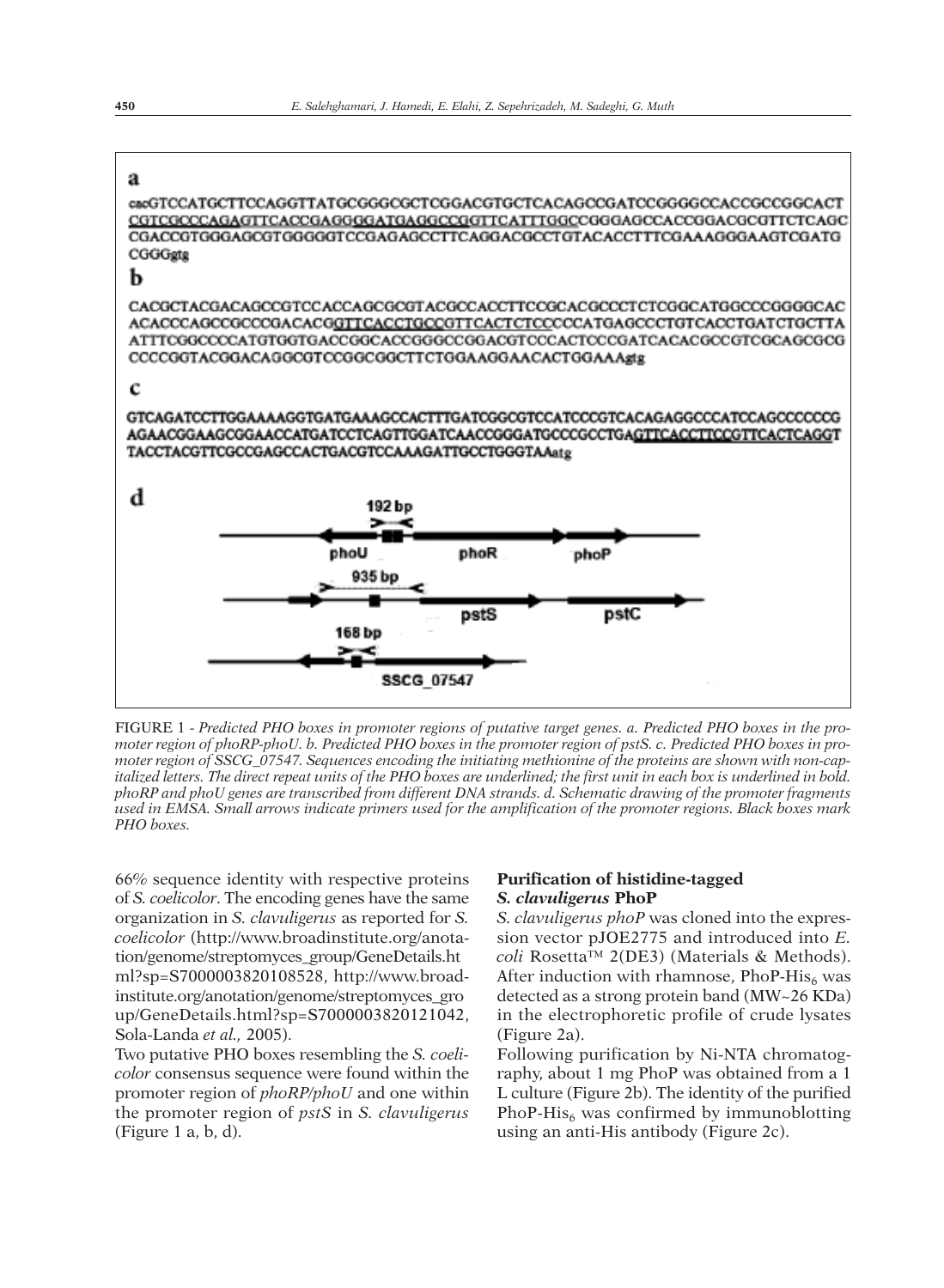

FIGURE 2 -*SDS-PAGE and immunoblot identification of PhoP-His6 expressed in E. coli. E. coli Rosetta cells were* transformed with pJOE-PhoP. a. lane 1: protein size marker; lane 2: extracted proteins from cells induced with rhamnose; lane 3: extracted proteins from uninduced cells. b. lane 1: protein size marker; lane 2: PhoP-His<sub>6</sub> purified by Ni-*NTA affinity chromatography. c. Immunoblot with anti-His antibodies. lane 1: extracted proteins from uninduced cells; lane 2: PhoP-His6 purified by Ni-NTA affinity chromatography; lane 3: protein size marker. Molecular weights of PhoP are provided next to arrows.*



FIGURE 3 - *Electrophoretic mobility shift assay. Promoter region fragments of phoRP/phoU (a), pstS (b), SS-*CG\_07547 (c), and negative control DNA (d) were incubated with increasing amounts of PhoP-His<sub>6</sub> (lanes 1-4). A *single shifted band was observed upon incubation of pstS and SSCG\_07547 fragments at each protein concentra*tion, whereas two bands (arrows) were observed upon incubation of the phoRP/phoU fragment. No shifted band was *observed upon exposure of the negative control DNA fragment to different concentrations of PhoP.*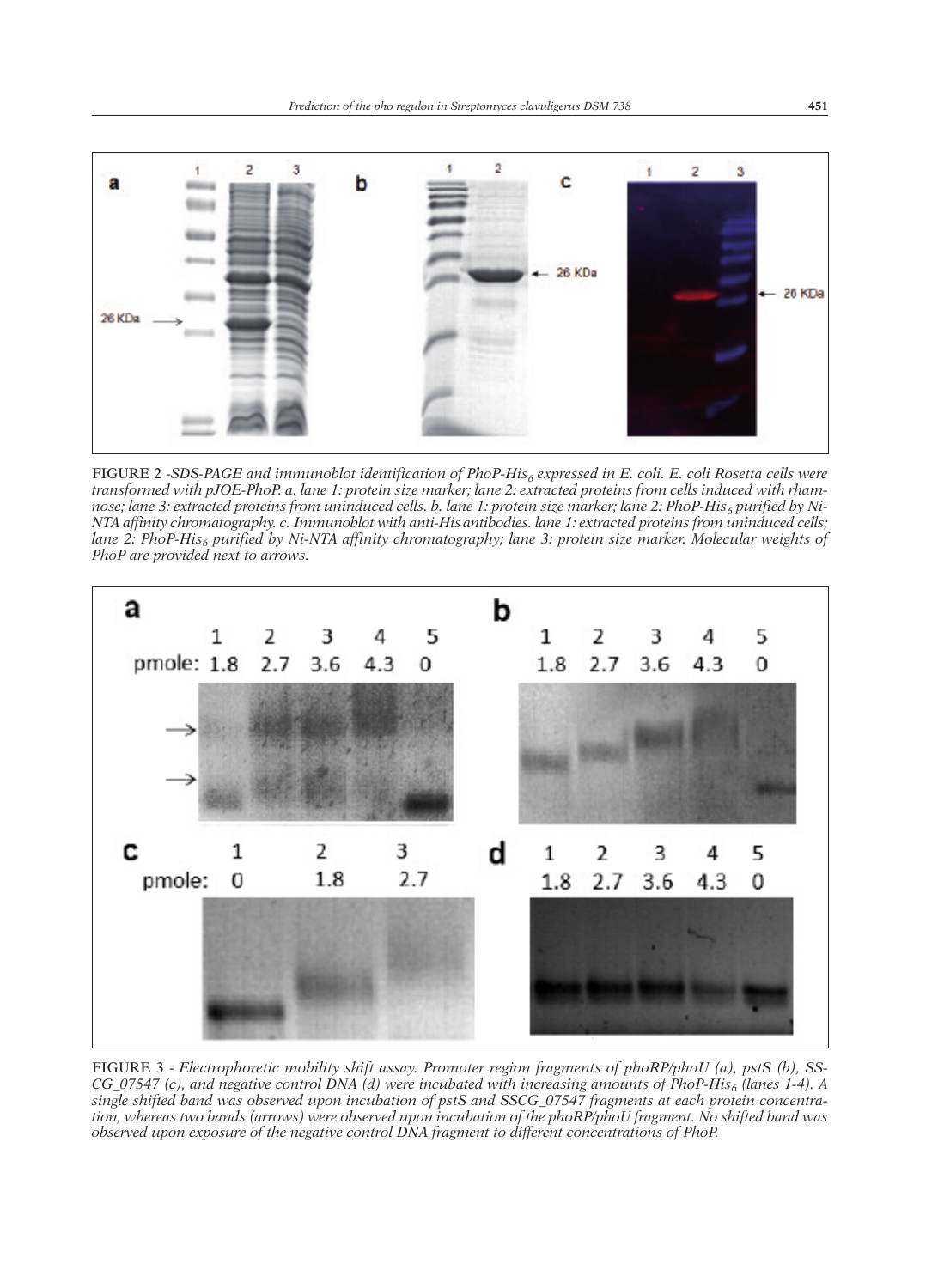## **PhoP binds to intergenic** *phoRP-phoU* **and** *pstS* **promoter regions**

To address whether *S. clavuligerus* PhoP binds to the promoter regions of *phoRP/phoU* and *pstS*, EMSA assays were performed with PCR fragments containing the upstream regions of *phoRP/phoU* and *pstS*, respectively. Two shifted bands were observed upon exposure of the *phoRP/phoU* fragment to PhoP (Figure 3a). In contrast, PhoP binding to the *pstS* fragment produced a single retarded band (Figure 3b) and no shifted band was observed upon exposure of the negative control DNA fragment to PhoP (Figure 3d). The same band shift pattern for *phoRP/phoU* and *pstS* fragments was previously reported in *S. coelicolor* (Sola-Landa *et al.,* 2005).

## **Identification of putative PhoP target genes in the** *S. clavuligerus* **genome**

The six direct repeat units in the putative PHO boxes of *phoRP/phoU* and *pstS* were aligned and the consensus sequence GKTCRHBBNSV was defined as a very tentative PHO box in *S. clavuligerus* (Figure 4). Nucleotides that appeared in two or more of the six repeat units were included in the tentative consensus sequence. To identify the *pho* regulon of *S. clavuligerus*, upstream regions of *S. clavuligerus* genes were searched by PatScan for the presence of PHO boxes consisting of two repeats of GKTCRHBBNSV. These analyses resulted in 31 hits (Table 1). As expected, *phoRP*, *phoU* and

*pstS* were included among the genes. Some of the genes identified by PatScan encode proteins that have phosphate related functions, such as a phosphatase (SSCG\_02052), a sensor kinase (SSCG\_01097), a regulator of phosphate transport (SSCG\_01098), and phosphate transporters (SSCG\_01155 and SSCG\_07547). Genes involved in cell differentiation such as SS-CG\_06986 that encodes a WhiB protein, and in transcriptional regulation such as SSCG\_04454 and SSCG\_06876 that encode sigma factors and SSCG\_05962 that encodes a GntR- family transcriptional regulator, were also among genes that may constitute the *pho* regulon of *S. clavuligerus.* Several genes that encode enzymes, including lactoylglutathionelyase (SS-CG\_05898), methylase (SSCG\_01584), acetoacetyl-CoA synthetase (SSCG\_06339), glutamyl endopeptidase II (SSCG\_06674), acetyltransferase (SSCG\_06813), monooxygenase (SS-CG\_07201), ATPase (SSCG\_07298), phospholipase C (SSCG\_07881), oxidoreductase (SS-CG 05610) and amino transferase (SS-CG\_06777), were also identified.

**PhoP binding assay for selected target genes** Thirteen promoter regions identified by PatScan were selected for EMSA analysis based on their degree of similarity to the consensus sequence (Table 1). PhoP binding was confirmed only to the upstream region of SSCG\_07547 (Figure 3c). This gene encodes a low affinity phosphate trans-

| a              |    |   |   |   |   |                |   |                                             |                |   |                |    |    |
|----------------|----|---|---|---|---|----------------|---|---------------------------------------------|----------------|---|----------------|----|----|
|                |    |   | ı | 2 | 3 | 4              | 5 | 6                                           | 7              | 8 | 9              | 10 | 11 |
| pstS           |    | G | т | т | с | А              | с | с                                           | т              | G | с              | с  |    |
| pstS           |    | G | т | т | с | А              | с | т                                           | с              | т | с              | ¢  |    |
| ahaRP-U        |    | с | G | т | с | G              | с | с                                           | с              | А | G              | А  |    |
| phoRP-U        |    | G | т | т | с | А              | с | с                                           | G              | А | G              | G  |    |
| phoRP-U        |    | G | G | А | т | G              | A | G                                           | G              | с | с              | G  |    |
| phoRP-U        |    | G |   |   |   | А              | т | Τ                                           | т              | G | G              | с  |    |
| Consensus seq. |    | ٥ |   |   |   |                | и | в                                           | в              |   |                |    |    |
| b              |    |   |   |   |   |                |   |                                             |                |   |                |    |    |
|                |    |   |   |   |   |                |   | Nucleotide positions in direct repeat units |                |   |                |    |    |
| Nucleotide     | I1 | 2 | з |   |   | 5              | 6 | 7                                           | 8              |   | 9              | 10 | 11 |
| A              | 0  | ٥ |   | ٥ |   | 4              |   | ٥                                           | ٥              |   | 2              | ٥  | 1  |
| с              | 1  | ٥ | ٥ | 5 |   | ٥              | 4 | 3                                           | 2              |   | 1              | 3  | з  |
| G              | 5  | 2 | 0 | ٥ |   | $\overline{2}$ | ٥ | 1                                           | $\overline{2}$ |   | $\overline{2}$ | 3  | 2  |
| т              | 0  |   | 5 | 1 |   | 0              | 1 | 2                                           | $\overline{2}$ |   | 1              | Ō  | 0  |
|                |    |   |   |   |   |                |   |                                             |                |   |                |    |    |

FIGURE 4 - *Consensus sequence of the direct repeat unit of S. clavuligerus PHO boxes. a. The six direct repeat units present in the three PHO boxes in promoter regions of phoRP/phoU and pstS in S. clavuligerus are aligned and the 11 nucleotide consensus sequence is shown in the last line. b. The number of times each nucleotide is present at each of the 11 positions in the six direct repeat units is shown.*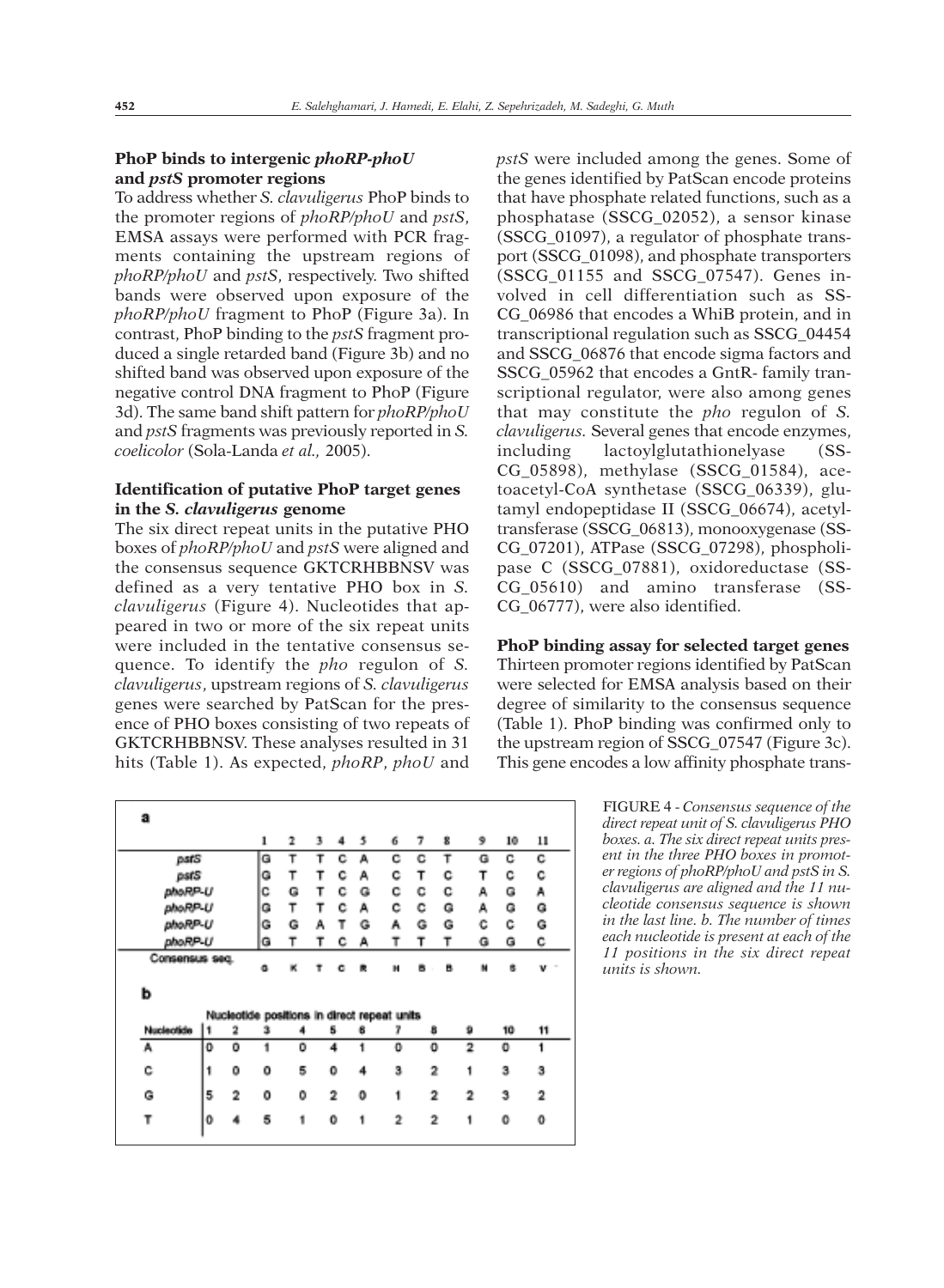| Accession no.           | Gene annotation                                | No. of predicted PHO boxes |
|-------------------------|------------------------------------------------|----------------------------|
| $SSCG_01155^b$          | phosphate transporter protein PstS             | $\mathbf{1}$               |
| SSCG_01343              | Hypothetical protein                           | 1                          |
| SSCG_01584b             | Putative methylase                             | 1                          |
| SSCG_01644              | FabD protein                                   | 1                          |
| SSCG_02052 <sup>b</sup> | Inositol monophosphatase-like protein          | 1                          |
| SSCG_03403              | Beta-lactamase inhibitory protein              | 1                          |
| SSCG_03734              | Putative integral membrane protein             | 1                          |
| SSCG_04454              | RNA polymerase ECF-subfamily sigma factor      | 1                          |
| SSCG_05898b             | Putative lactoylglutathionelyase               | $\mathbf{1}$               |
| SSCG_06339              | Acetoacetyl-CoA synthetase                     | $\mathbf{1}$               |
| SSCG_06674 <sup>b</sup> | Glutamyl endopeptidase II                      | $\mathbf{1}$               |
| SSCG_06813b             | Putative acetyltransferase                     | 1                          |
| SSCG_06876              | ECF subfamily RNA polymerase sigma factor      | $\mathbf{1}$               |
| SSCG_06986 <sup>b</sup> | Putative WhiB protein                          | $\mathbf{1}$               |
| SSCG_07201b             | Putative monooxygenase                         | $\mathbf{1}$               |
| SSCG_07298b             | ATP-binding region, ATPase-like protein        | 1                          |
| SSCG_07409              | Conserved Hypothetical protein                 | $\mathbf{1}$               |
| SSCG_07547b             | Putative low-affinity phosphate transporter    | $\mathbf{1}$               |
| SSCG_07830              | Hemolysin-type calcium-binding region          | $\mathbf{1}$               |
| SSCG_07881              | Putative non-hemolytic phospholipase C         | $\mathbf{1}$               |
| SSCG_00211              | pentapeptide repeat-containing protein         | $\overline{2}$             |
| SSCG_00996              | Hypothetical protein                           | $\overline{2}$             |
| SSCG_01097b             | two-component system sensor kinase PhoR        | $\overline{2}$             |
| SSCG_01098 <sup>b</sup> | phosphate transport regulatory protein PhoU    | $\overline{2}$             |
| SSCG_02426              | Putative membrane protein                      | $\overline{c}$             |
| SSCG_04369b             | ABC transporter substrate-binding protein      | $\overline{2}$             |
| SSCG_05610              | Putative flavoproteinoxidoreductase            | 2                          |
| SSCG_05962 <sup>b</sup> | Putative GntR-family transcriptional regulator | $\overline{2}$             |
| SSCG_06777              | Amino transferase                              | $\overline{2}$             |
| SSCG_07106 <sup>b</sup> | integral membrane protein                      | $\overline{2}$             |
| SSCG_07822b             | Hypothetical protein                           | $\overline{2}$             |

TABLE 1 - *Streptomyces clavuligerus annotated genes*<sup>a</sup> *predicted to contain PHO boxes by PatScan.*

Obtained from The Broad Institute, MIT (http://www.broadinstitute.org/annotation/genome/streptomyces\_group/FeatureSearch.html). Genes tested for binding by PhoP in EMSA assay.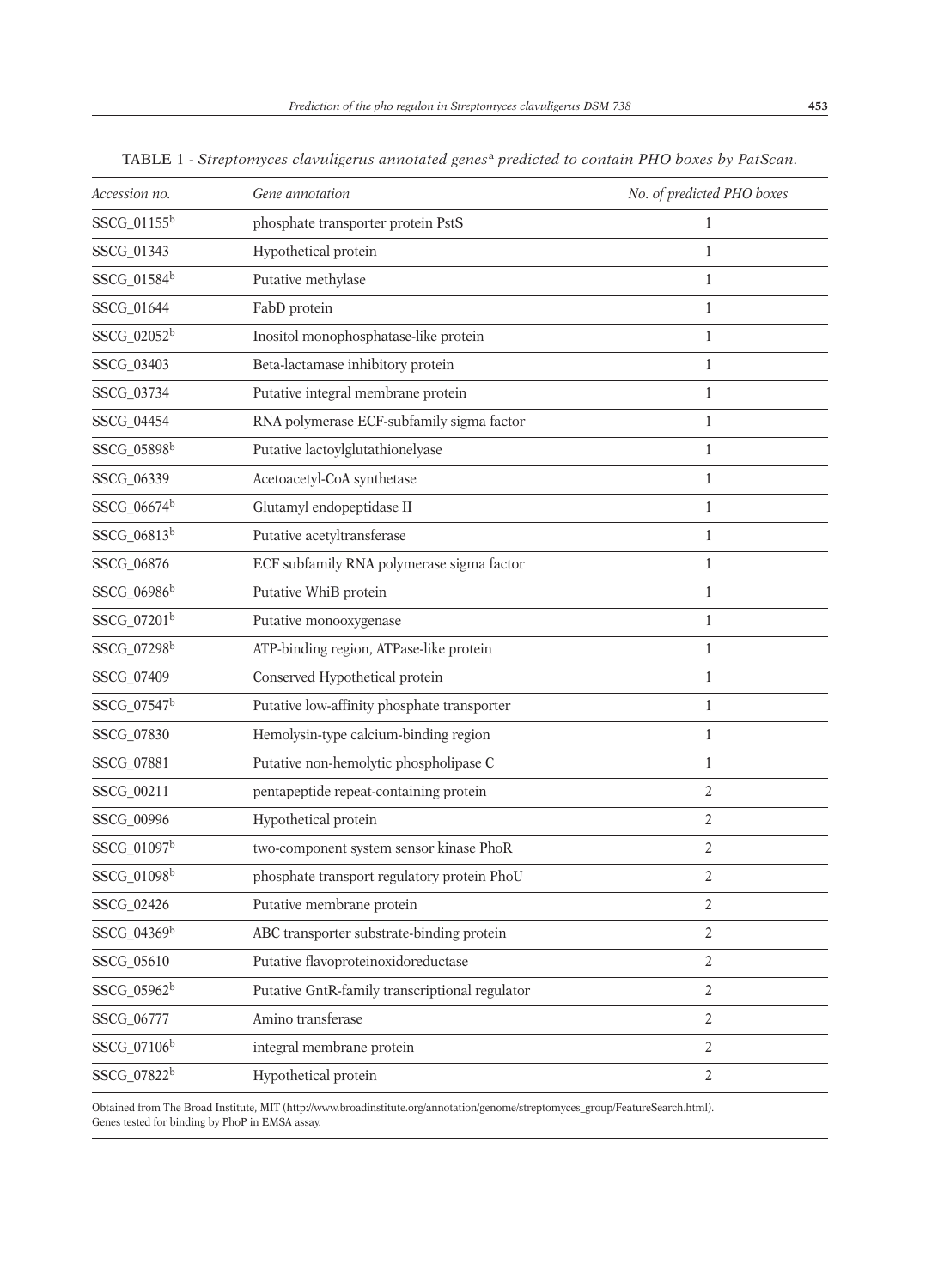

FIGURE 5 - *Measurement of biomass and phosphate concentration, and gene expression analysis during growth with* low or high concentrations of inorganic phosphate. a. Biomass at indicated time points after start of incubation in presence of low (3 mM;  $\odot$ ) and high (25 mM;  $\blacksquare$ ) concentrations of KH<sub>2</sub>PO<sub>4</sub> and residual phosphate concentrations at indicated time points after growth in media with initially low ( $\triangle$ ) and high (x) concentrations of KH<sub>2</sub>PO<sub>4</sub>. Expression of phoR (b), phoU (c), pstS (d), and SSCG\_07547 (e) in media with low  $(\blacksquare)$  and high ( $\bigcirc$ ) concentrations of KH<sub>2</sub>PO<sub>4</sub>. Gene expression was assessed by real time PCR. The experiments were done in triplicate, and vertical bars *indicate standard deviation.*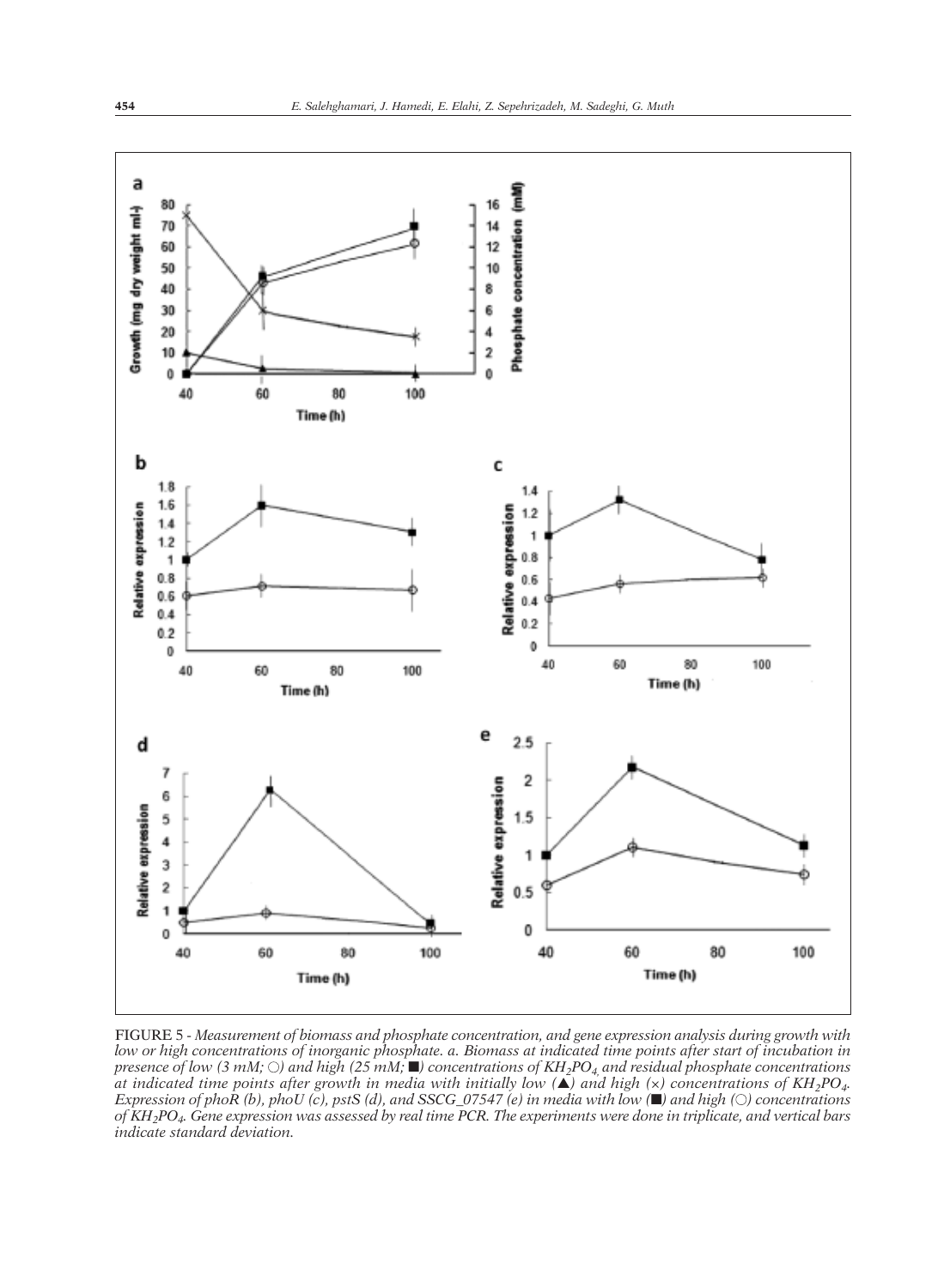fer protein. The 168 bp fragment contained a single PHO box (Figure 1c, d). A possible explanation for not observing binding to most of the can-

## **Empirical confirmation of effect of inorganic phosphate on expression of** *phoR***,** *phoU***,** *pstS***, and SSCG\_07547 genes**

didate promoters is presented in the Discussion

Growth curves of *S. clavuligerus* and phosphate depletion during growth are shown in Figure 5a. Levels of expression of *phoR*, *phoU*, *pstS*, and SS-CG\_07547 genes were assessed by real time PCR in cells grown in media with initial phosphate concentrations of 3mM and 25mM. Although levels of expression of the *phoR*, *phoU*, *pstS*, and SS-CG\_07547 genes were somewhat lower in media with the 25 mM initial phosphate concentration at all time points tested, most notable difference in expression of all four genes was observed after 60 minutes of growth (Figure 5, b-e). This time point is just prior to start of stationary growth phase. The correlation of the expression of these genes with phosphate levels is evident within the culture with the limiting (3 mM) initial phosphate concentration. Peak expression of the genes occurs when phosphate concentration decreased to approximately 0.5 mM.

## **DISCUSSION**

section.

The existence of a *pho* regulon in *S. clavuligerus* has not previously been demonstrated. However, the existence of this regulon in the evolutionarily related bacterium *S. coelicolor* and the fact that inorganic phosphate affects the production of clavulanic acid in *S. clavuligerus* suggested that this bacterium is likely to contain such a regulon. Presuming similarities with *S. coelicolor*, we expected *PhoRP*, *PhoU*, and *PstS* to be components of the *pho* regulon of *S. clavuligerus*. Putative PHO boxes resembling the *S. coelicolor* consensus PHO box were indeed found in the promoter regions of these genes in *S. clavuligerus*. As with *S. coelicolor*, two PHO boxes were observed in the bidirectional promoter region of *phoRP/phoU* and one was found in the promoter region of *pstS* in *S. clavuligerus* (Sola-Landa *et al.,* 2005). EMSA assays showed that purified PhoP protein binds upstream sequences of these

genes. The two shifted bands observed for the *phoRP/phoU* fragment probably reflect PhoP binding to either one or both PHO boxes within the promoter region. A consensus sequence based on the repeat units of these genes was used to identify with bioinformatics tools other putative genes of the *S. clavuligerus pho* regulon. Although based on only six repeat units and considerable variability within the sequences, the sequence was considered potentially useful as the *S. coelicolor* consensus sequence based on exactly the same units in homologous genes had previously proved to be valuable for identification of PhoP regulated genes (Sola-Landa *et al.,* 2008). Thirtyone genes were identified by the bioinformatics approach, but PhoP binding to the promoter region was evidenced for only one (SSCG\_07547) of 13 genes tested. In a previous *S. coelicolor* study, PhoP-mediated mobility shift was observed for eight of twenty candidate promoter regions tested (Sola-Landa *et al.*, 2008). Whereas Sola-Landa *et al.* (2008), used the isolated DNA binding domain of PhoP, we analyzed the binding of a full length PhoP-His<sub>6</sub> fusion protein. It has been reported that phosphorylated PhoP and the isolated DNA binding domain of PhoP, each binds PHO boxes more efficiently than non-phosphorylated whole length protein (Himpens *et al.,* 2000; Sola-Landa *et al.*, 2008). Since PhoP-His<sub>6</sub> was isolated from *E. coli* in the absence of the corresponding *phoR* gene, it is possible that it was not phosphorylated. Promoter regions of *phoRP/phoU, pstS* and SSCG\_07547 might represent the most important target sites, which are even bound by non-phosphorylated full-length PhoP. The differential binding of PhoP to PHO boxes of different genes probably reflects the variable effects of phosphate on expression of these genes. Although all components of the *pho* regulon in *S. clavuligerus* have most likely not been identified in this study, the proposition that *phoR*, *phoU*, *pstS*, and SSCG\_07547 genes are components of this *pho* regulon was given added support by showing that phosphate concentrations affect the level of expression of these genes. Similar to results presented here, induction of *phoRP*, *phoU* (Sola-Landa *et al.,* 2005), *pitH2* and *pstS* (Santos-Beneit *et al.,* 2008) expression upon phosphate starvation was previously shown in *S. coelicolor*. In that organism, phosphate deprivation causes phosphorylation of the transcription regulator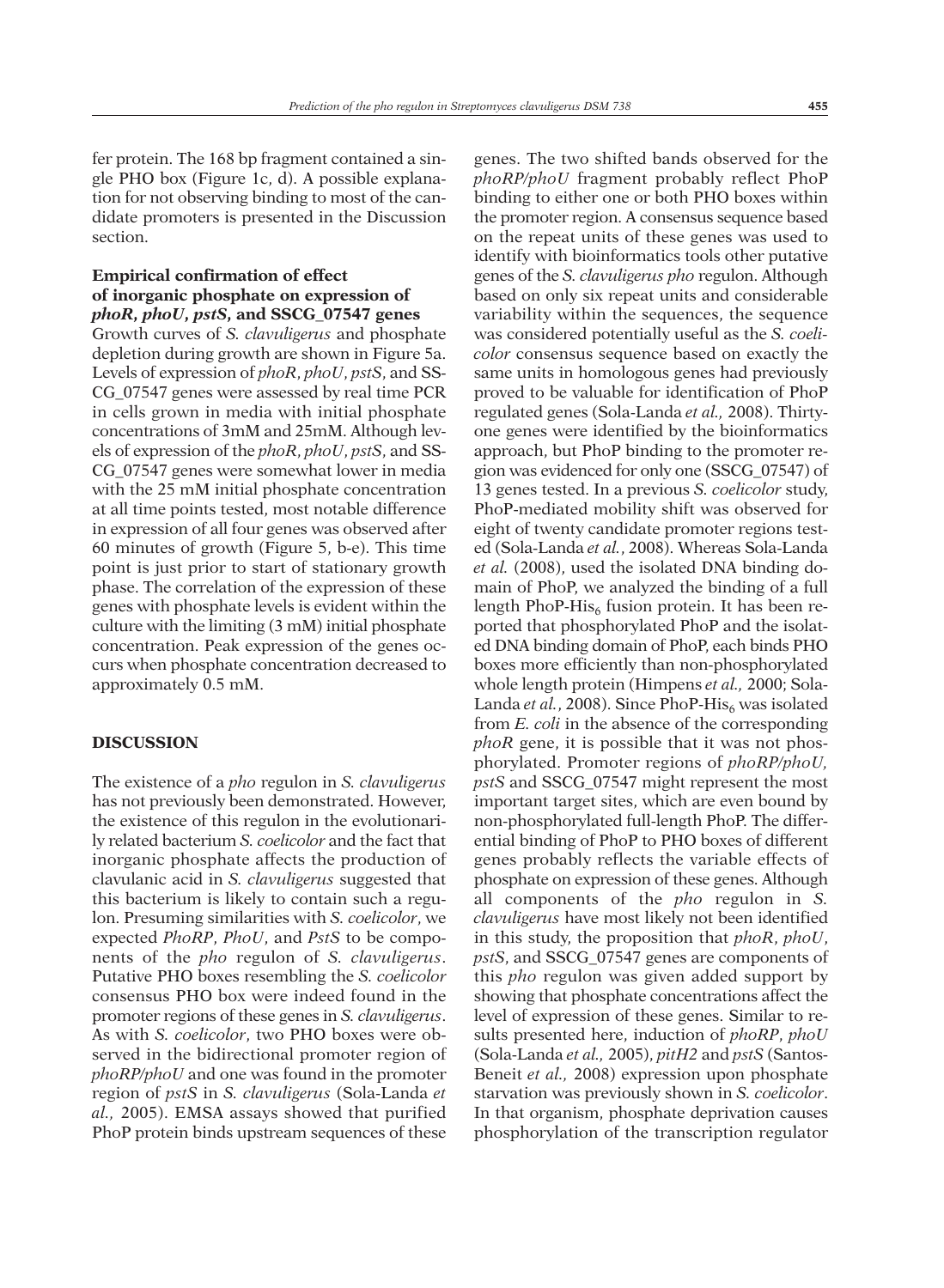PhoP, and phosphorylated PhoP positively controls expression of target genes by binding to PHO boxes present in their promoters (Santos-Beneit *et al.,* 2008; Santos-Beneit *et al.,* 2011; Sola-Landa *et al.,* 2005).

This study was designed partly with the consideration that the findings may reveal novel strategies for enhanced production of clavulanic acid by *S. clavuligerus*. CA, a very potent β-lactamase inhibitor, is the most important product among 21 secondary metabolites produced by *S. clavuligerus*. In fact, CA is combined with amoxicillin to produce one of the most highly used antibiotics, co-amoxyclav (Saudagar *et al.,* 2008). Media optimization can significantly affect the type and concentration of the various secondary metabolites produced by industrial organisms, and optimization protocols have been applied to enhance CA production (Saudagar and Singhal, 2007). The mechanisms by which certain medium ingredients negatively (Bushell *et al.,* 2006) or positively (Hamedi *et al.,* 2011) affect CA production in *S. clavuligerus* are incompletely understood. Although clavulanic acid production is negatively regulated by phosphate, our bioinformatics search did not find PHO boxes within the clavulanic acid biosynthesis gene cluster nor in the promoter region of the pathway specific regulatory genes *ccaR* and *claR*. This suggests that CA production is not directly controlled by PhoP. Interestingly, SSCG\_05962, encoding a transcriptional regulator (GntR-family) and SS-CG\_04454 and SSCG\_06876, encoding ECF-subfamily RNA polymerase sigma factors were included among the genes predicted to bind PhoP. Whether these components of the cellular transcription apparatus play a role in the control of clavulanic acid production waits to be elucidated. Further studies need to be performed to determine how phosphate regulates CA production in *S. clavuligerus.*

#### *ACKNOWLEDGEMENTS*

*The authors gratefully acknowledge Prof. Wohlleben and his group for their help and generosity. We thank Kai Blin for providing the S. clavuligerusupstream-region data set and for his help with PatScan analyses. We also thank Dr. Seyed Hassan Paylakhi for his assistance in performing real time PCR experiments. This research was supported by the University of Tehran.*

## **REFERENCES**

- ALTSCHUL S.F., MADDEN T.L., SCHÄFFER A.A., ZHANG J., ZHANG Z., MILLER W., LIPMAN D.J. (1997). Gapped BLAST and PSI-BLAST: a new generation of protein database search programs. *Nucleic Acids Res.* **25**, 3389-3402.
- BULLOCK W.O., FERNANDEZ J.M., SHORT M.J. (1987). X-L1blue, a high efficiency plasmid transforming *recA Escherichia coli* strain with beta galactosidase selection. *Biotech.* **5**, 376-378.
- BUSHELL M.E., KIRK S., ZHAO H.J., AVIGNONE-ROSSA C.A. (2006). Manipulation of the physiology of clavulanic acid biosynthesis with the aid of metabolic flux analysis. *Enzym. Microbial. Technol.* **39**, 149- 157.
- COLE M. (1977). Clavulanic acid: a betalactamase-inhibiting beta-lactam from *Streptomyces clavuligerus*. *Antimicrob. Agents Chemother.* **11**, 852-857.
- DSOUZA M., LARSEN N., OVERBEEK R. (1997). Searching for patterns in genomic data. *Trends Genet.* **13**, 497- 498.
- HAMEDI J., IMANPARAST F., TIRANDAZ H., LAAMERAD B., SADRAI S. (2011). Improvement of clavulanic acid production by *Streptomyces clavuligerus* with peanut derivatives. *Annal. Microbiol.* DOI:10.1007/ s13213-011-0365-8, Online published first.
- HIMPENS S., LOCHT C., SUPPLY P. (2000). Molecular characterization of the mycobacterial SenX3-RegX3 two-component system: evidence for autoregulation. *Microbiol.* **146**, 3091-3098.
- HULETT F.M. (1996). The signal-transduction network for *Pho* regulation in *Bacillus subtilis*. *Mol. Microbiol.* **19**, 933-939.
- LANZETTA P.A., ÁLVAREZ L.J., REINACH P.S., CANDIA O.A. (1979). Improved assay for nanomole amounts of inorganic phosphate. *Anal. Biochem.* **100**, 95-97.
- LEBRIHI A., GERMAIN P., LEFEBVRE G. (1987). Phosphate repression of cephamycin and clavulanic acid production by *Streptomyces clavuligerus. Appl. Microbiol. Biotechnol.* **26**, 130-135.
- MARTIN J.F., SOLA-LANDA A., SANTOS-BENEIT F., FERNANDEZ-MARTINEZ L.T., PRIETO C., RODRIGUEZ-GARCIA A. (2011). Cross-talk of global nutritional regulators in the control of primary and secondary metabolism in Streptomyces. *Microb. Biotechnol.* **4** (2), 165-174.
- MENDES M.V., TUNCAA S., ANTONA N., RECIOA E., SOLA-LANDA A., APARICIO J.F., MARTIN J.F. (2007). The twocomponent PhoR-PhoP system of *Streptomyces natalensis*: Inactivation or deletion of *phoP* reduces the negative phosphate regulation of pimaricin biosynthesis. *Metab. Eng.* **9**, 217-227.
- PARADKAR A.S., JENSEN S.E. (1995). Functional Analysis of the Gene Encoding the Clavaminate Synthase 2 Isoenzyme Involved in Clavulanic Acid Biosynthesis in *Streptomyces clavuligerus. J. Bacteriol.* 1307-1314. SANTOS-BENEIT F., RODRIGUEZ-GARCIA A., FRANCO-